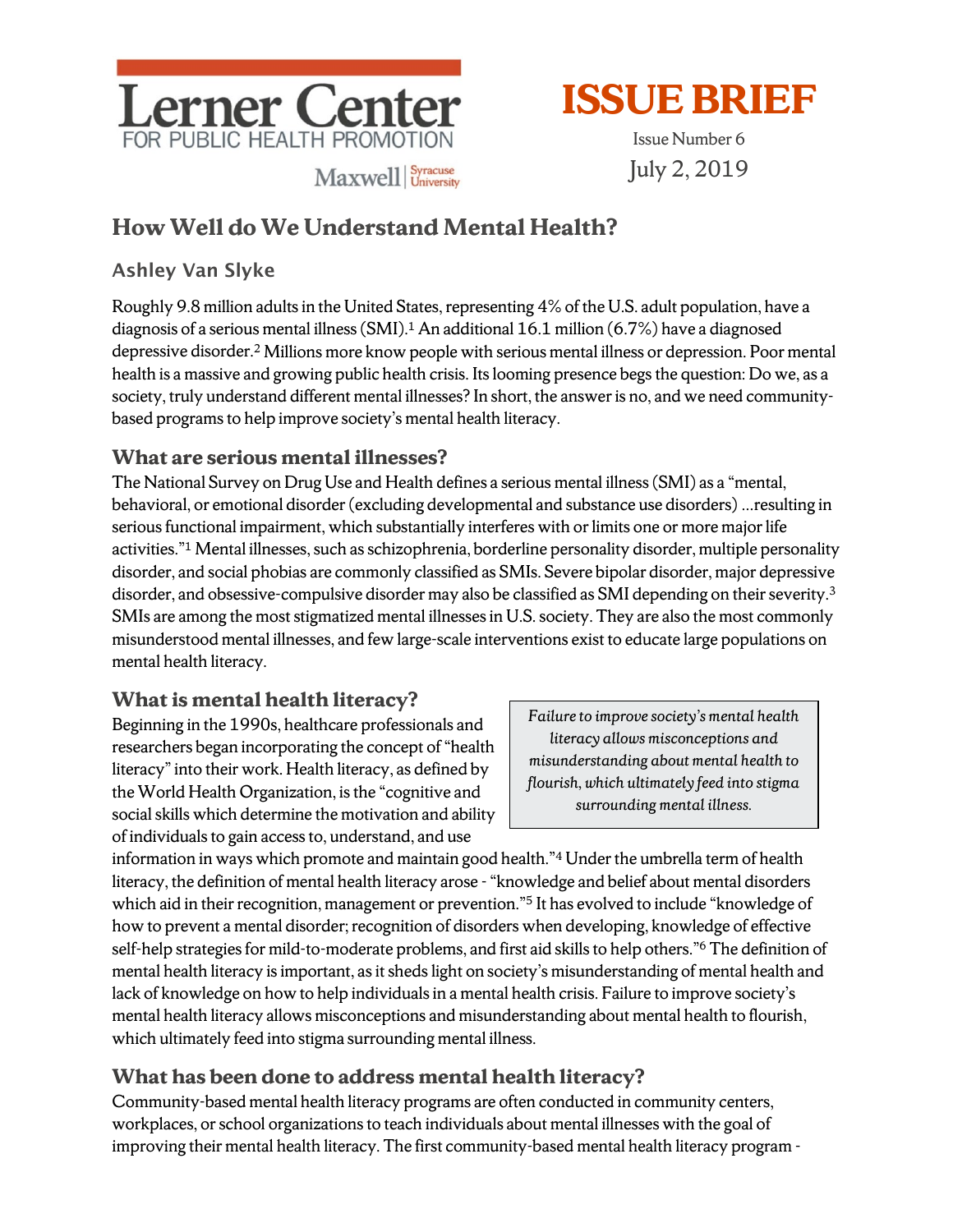Mental Health First Aid (MHFA) - was conducted in 2001 in Australia, and since then, has grown into an international program. 7 These one-day training coursesteach signs and symptoms of common mental illnesses, such as mild depression and generalized anxiety disorder. They also cover how to properly respond to and deescalate a mental health crisis and offer community resources to help an individual with a mental illness. Many other community-based mental health literacy programs have since been developed. These programs have shown improvements in mental health literacy, knowledge of community resources, and knowledge of how to help someone in a mental health crisisin the countries where they have been conducted (most commonly, Australia and the United Kingdom). However, these programs have shown less consistency in reducing stigma against mental illnesses. In a systematic review of MHFA programs, $8$  The authors found that MHFA led to improved mental health first aid knowledge and recognition of mental disorders but minimal reductions in stigma and improvementsin the amount of help provided to a person with a mental health problem. It was unclear whether these training programs led to any changes in the quality of helping behaviors or had any long-term effects. The lack of drastic changes, most notably regarding stigma against mental illnesses, shows that these programs are not always as effective as commonly believed. There are also limitations to this programming, as they often focus on mental illnesses such as mild depression, generalized anxiety disorder, and suicidality, but do not focus on other acute or chronic mental illness diagnoses.

### **Recommendations for Improving Mental Health Literacy in the U.S.**

Programs such as MHFA have been conducted in the U.S., but their results are not well documented and therefore not well understood. Other than communitybased mental health literacy programs, many individuals in the U.S. learn about mental illnesses through health education classes in middle and high schools. However, American public-school systems are not federally

*To improve mental health literacy, it is essential that federal or state governments pass new laws to require that mental health education be integrated into school curricula.*

required to provide mental health education in the classroom.

To improve mental health literacy, it is essential that federal or state governments pass new laws to require that mental health education be integrated into school curricula. In health education classes, mental illnesses should be introduced at an early age to encourage students to watch for signs and symptoms in themselves and in their peers as they approach puberty and adolescence. It is also imperative that health education classes teach students about SMIs to increase students' knowledge of these illnesses with the goal of decreasing misunderstanding and therefore, stigma.

In the past, education such as MHFA training, has focused on educating the individual and not on educating the community at large. To fully improve mental health literacy in community settings, all members must be included in the trainings. Parents of students receiving mental health education should receive their own training so they can learn to recognize signs and symptoms of mental illnesses in their children and support them at an early age. This may be done through family homework, parents' nights, or parent-teacher conferences. It is also important to educate other community members, such as neighbors and coworkers,so that they may have increased knowledge about specific illnesses, recognize signs and symptoms, and be able to aid a peer who is experiencing a crisis. Such populations can be educated in their workplace, community centers, or places of worship through community-based mental health literacy programs that have shown to be effective in reducing stigma. These programs should be conducted over multiple training days in short increments to increase information retention and participant engagement. Additionally, such programs should include SMIs in their curriculum. Educating all community members can help improve societal understanding of mental illness and